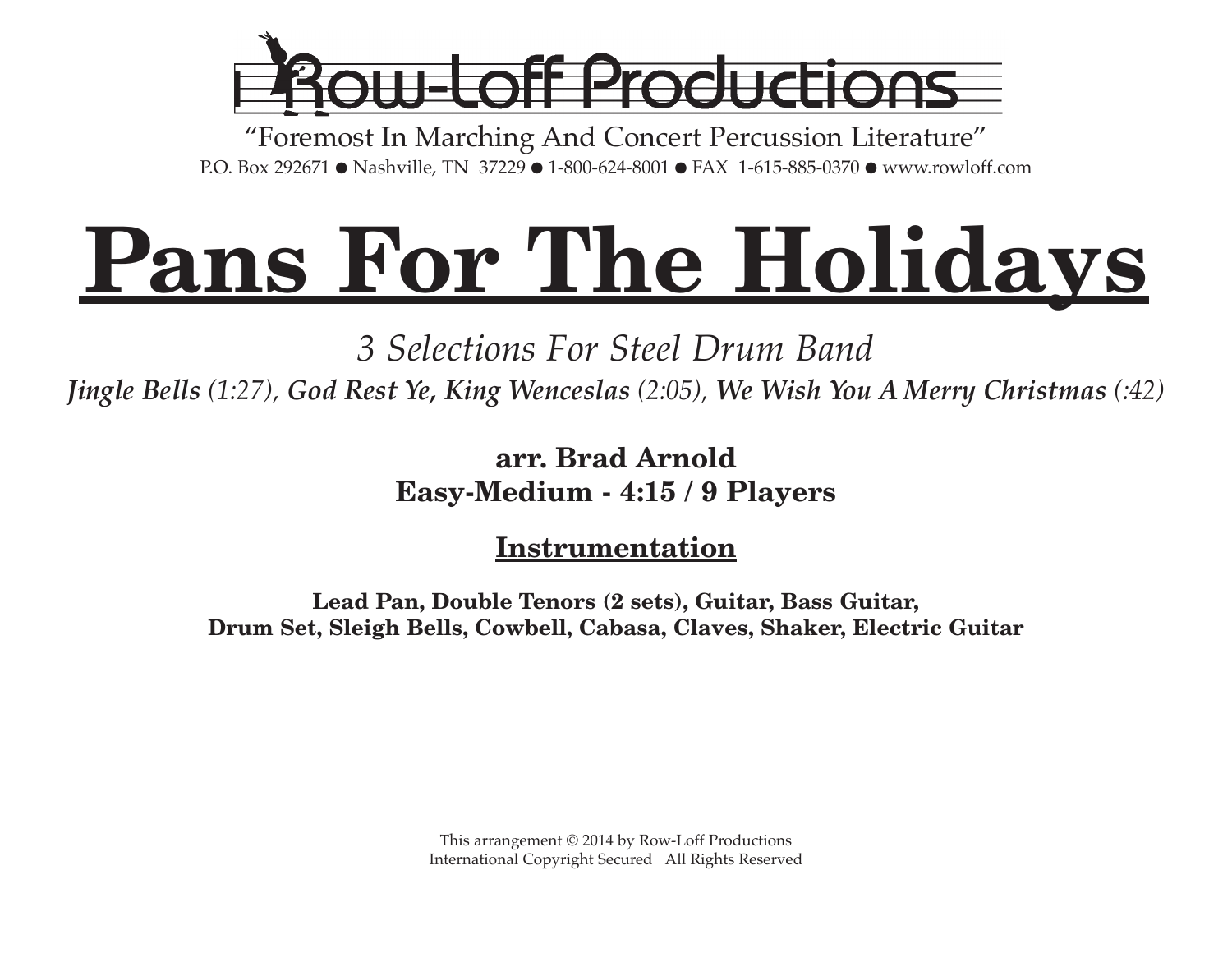*Pans For The Holidays / pg. 3*

## **Jingle Bells**

**arr. Brad Arnold**



All Rights Reserved International Copyright Secured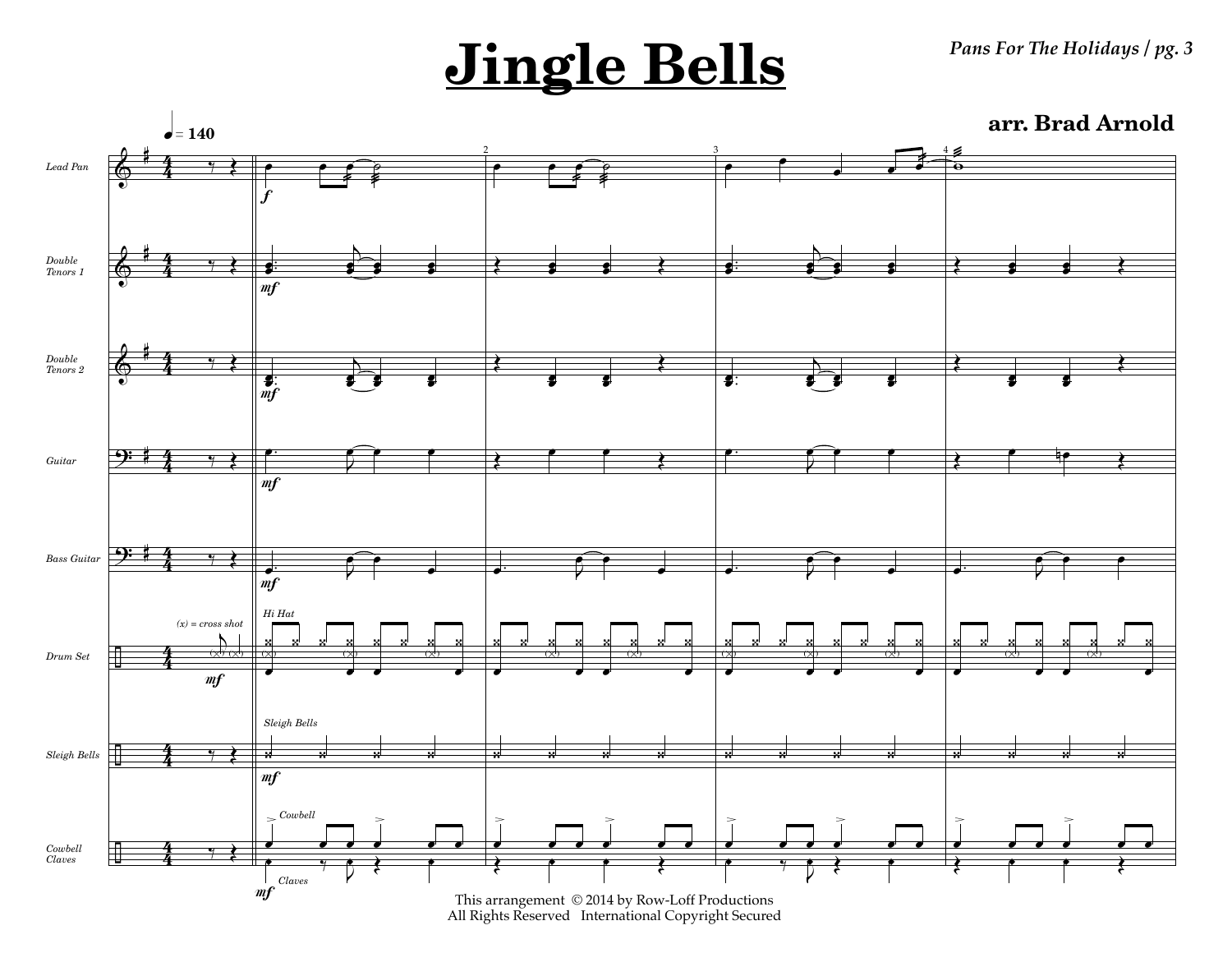Pans For The Holidays / pg. 13

### **God Rest Ye, King Wenceslas**



This arrangement © 2014 by Row-Loff Productions All Rights Reserved International Copyright Secured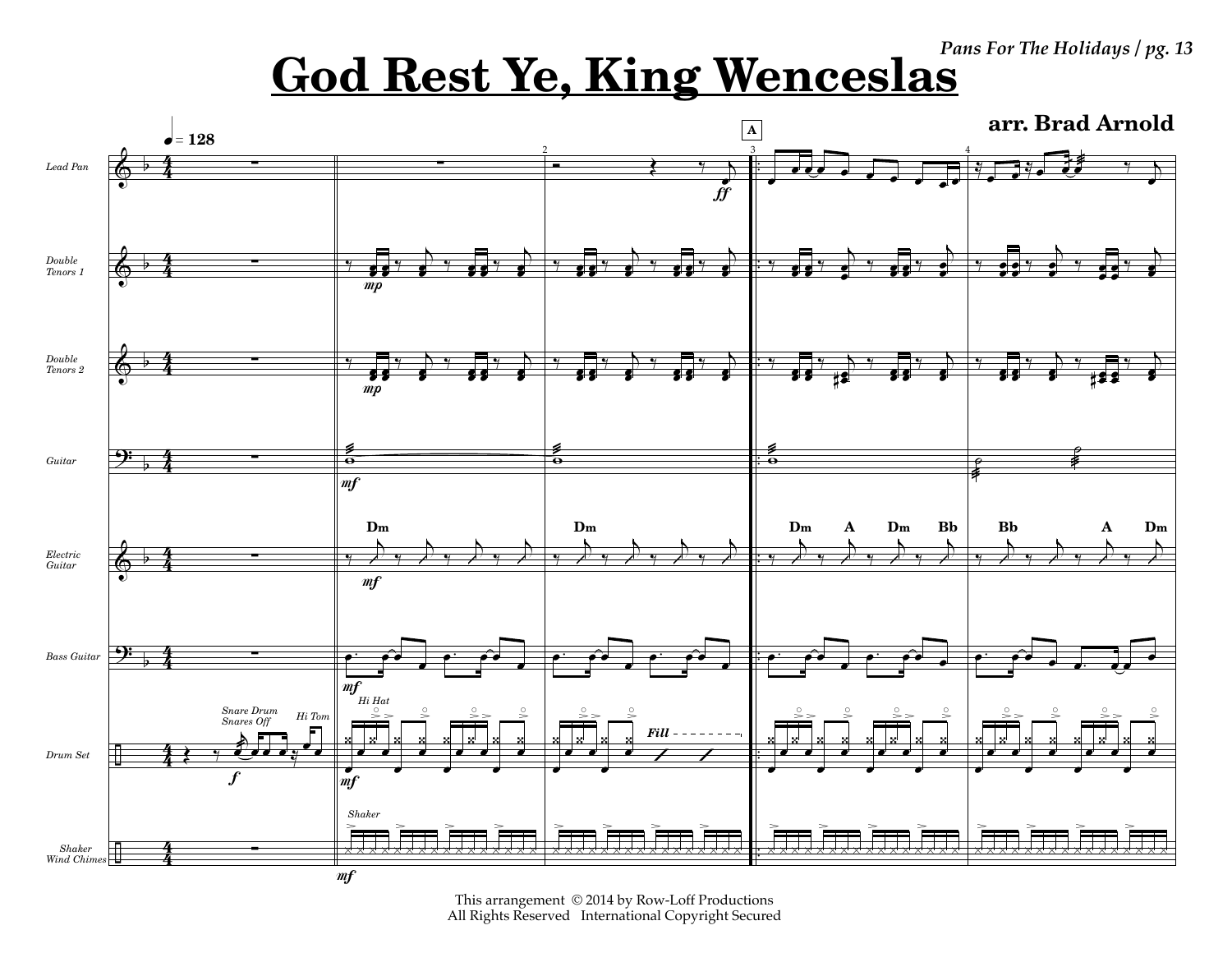**God Rest Ye, King Wenceslas** 

 $pg.2$ 

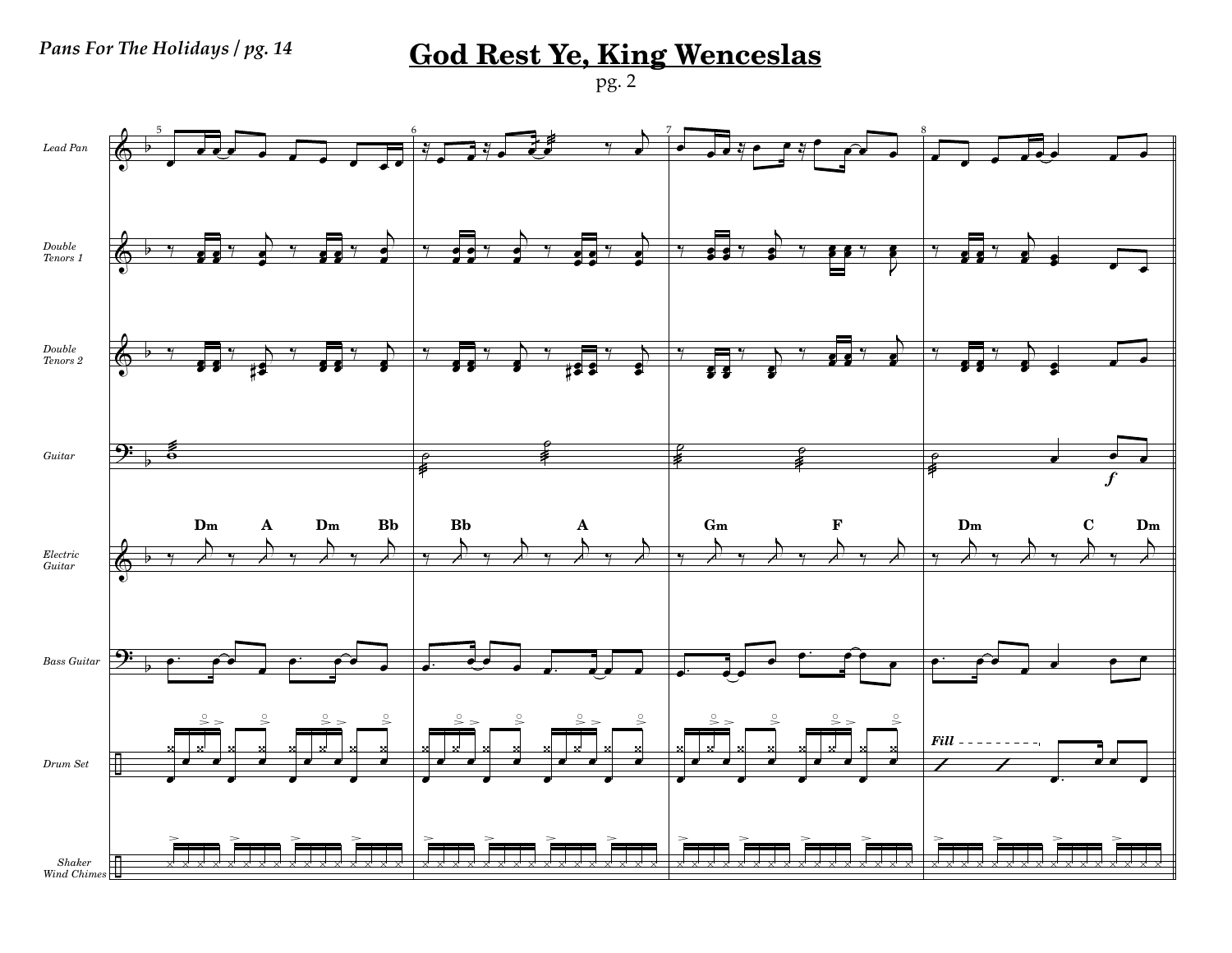#### *Pans For The Holidays / pg. 26*

### **We Wish You A Merry Christmas**